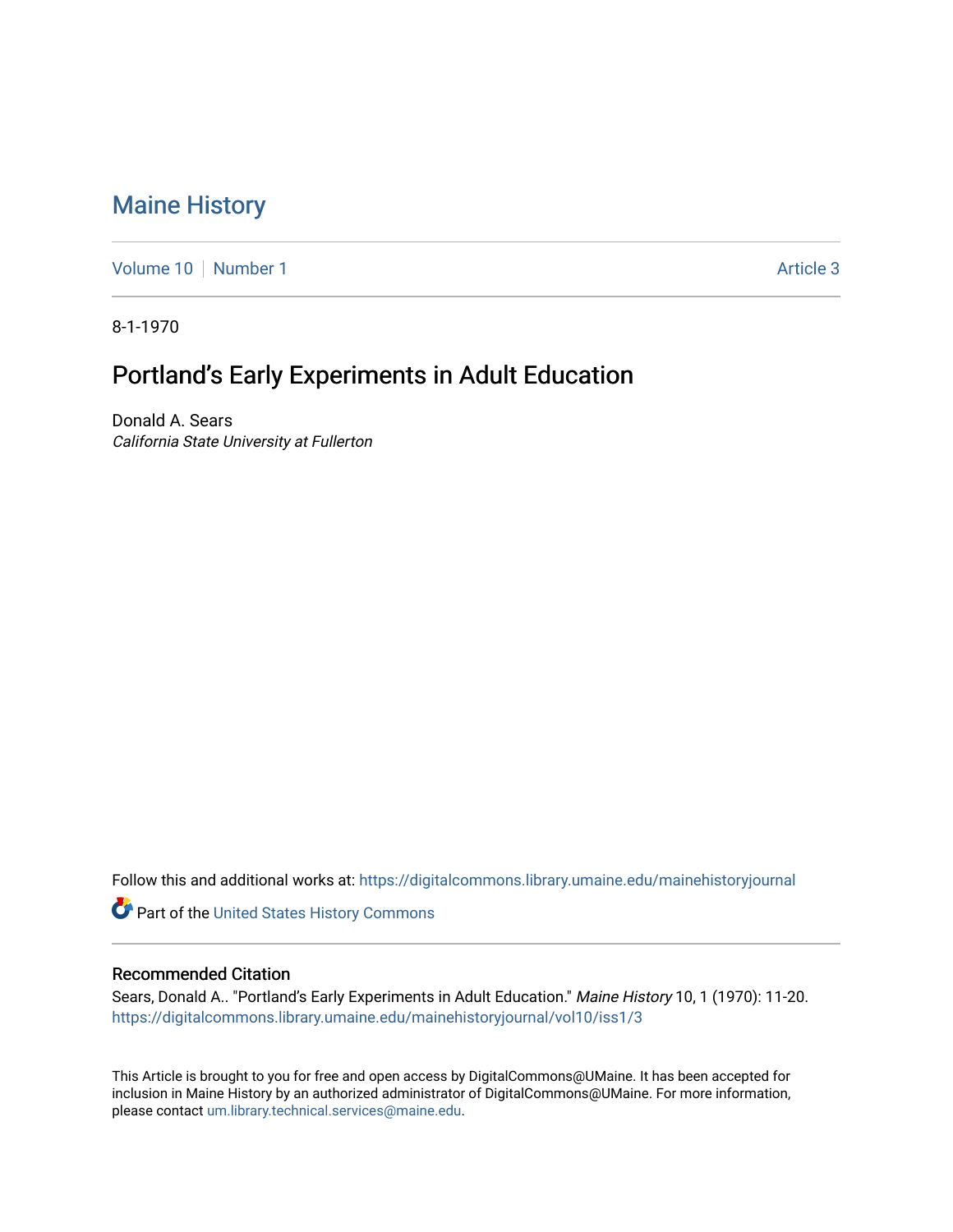

*MAINE HISTORICAL SOCIETY PRIZE ESSAY 1970*

*Portland\*s Early Experiments in Adult Education*

by Donald A. Sears

By the <sup>1820</sup>'<sup>s</sup> the cultural pursuits that had remained for years primarily in the hands of <sup>a</sup> professional and mercantile aristocracy were being opened to Americans at large. The democratic dream of an enlightened citizenry sharing in government, church, and community activities fostered <sup>a</sup> demand for universal education. Women, who as a class had previously been confined to home and church and whose education had consisted of the "ornamental" arts, hungered for knowledge. Much of the impetus behind the lecture craze which started in the twenties and reached its height in the years preceding the Civil War came from the women of America. Portland, Maine, followed the general pattern of the country: social and literary clubs for men gave way to debating societies whose public meetings were thrown open to "the ladies;" These in turn were supplanted by general public lectures on science, history, grammar, and education — in short, the lyceum system of adult education. Running through all this activity was the continuing thread of oratory -- developed in the pulpit and town hall, practiced by leading citizens on the Fourth of July, taught in the schools. By 1840, William W. Story's remark, "The rage of Boston has turned from parties to lectures," *(1)* was true of nearly every town and village along the Atlantic coast, but especially in New York *(2)* and New England.

The social aspect of the public lecture, as indicated by Story, should not be forgotten in any attempt to understand the sudden craze. By filling <sup>a</sup> place midway between the frivolity of supper and dancing parties and the high seriousness of church functions, the lyceum was able to draw from all classes and ages. At first the "aristocracy" might satirize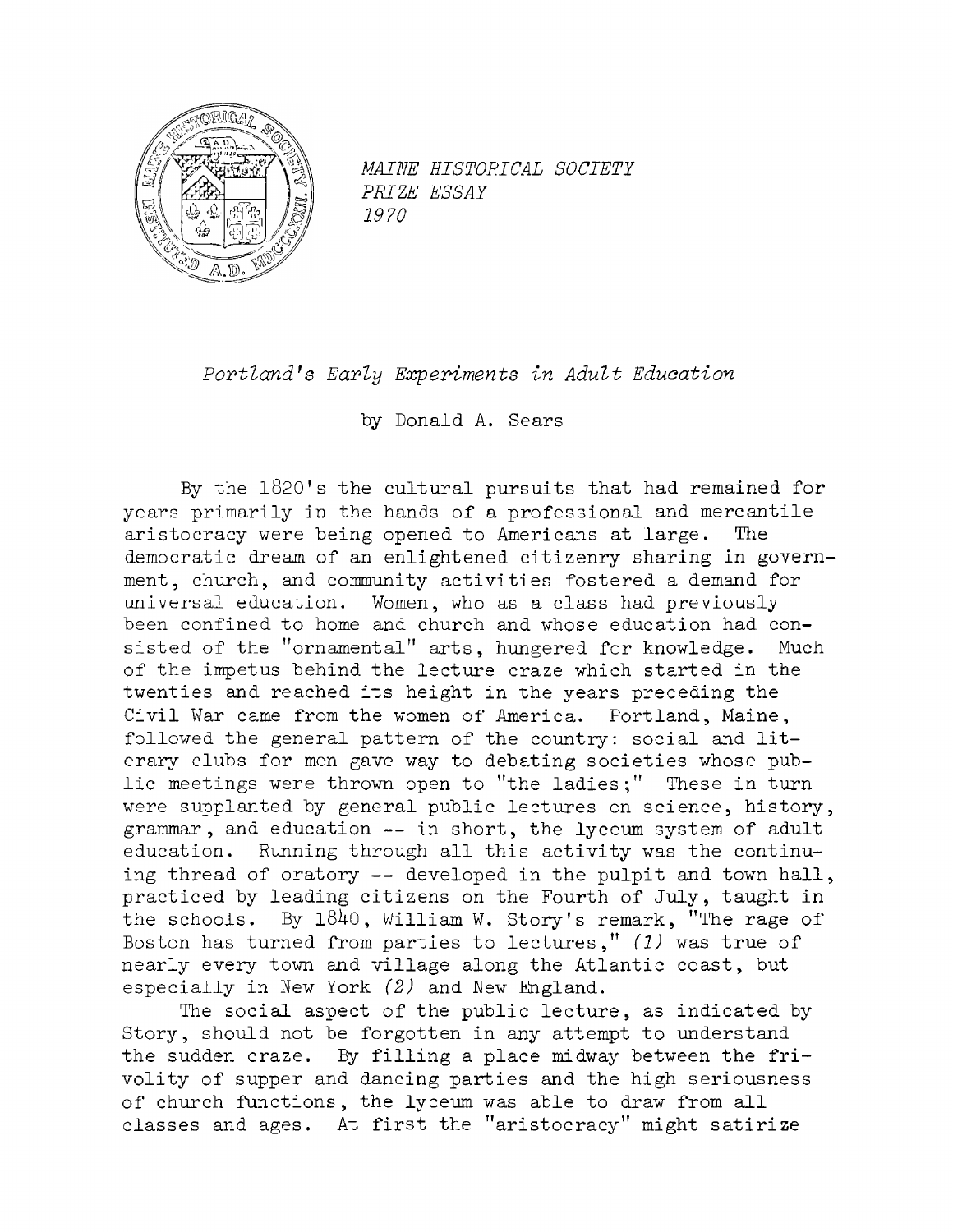the over-night popularity of the lecture hall and, from the pinnacle of their own college training, question the motives of many who attended, hut inevitably they found themselves involved. Their own motives might vary from one of duty (adding their social prestige to a worthy cause) to <sup>a</sup> sincere desire to learn more, sometimes to a desire to contribute as lecturers themselves. When, in the winter of 1818, <sup>a</sup> series of chemical lectures had Portland buzzing, the vacationing Harvard<sup>®</sup> senior, Grenville Mellen, wrote a poem, which for its pictures of the town'<sup>s</sup> excitement and the aristocratic reaction, bears quoting:

The Chemical Lectures

Say, what exalts the soul so high - What calls the glance of eager eye In matron grave and younger fry - 'Tis Chemistry!

What when the short-liv'<sup>d</sup> wintry sun Has all the hours of daylight spun Affords such capacious fun [?] Why, Chemistry!

Yes, then in crowd, all rapidly With beating heart in haste we fly Unto the great *Academy* Of Chemistry!

The beau there laughs and talks, and when There comes the blaze of Oxygen Each heart on tiptoe knocks again — Strange Chemistry!

Oh yes! tis pleasant there to meet And leghorn'd Beauty thus to greet --Lord grant that <sup>I</sup> ne'er may lose my seat Oh! Chemistry! *(S)*

The social aspect of chemistry may have spoken particularly loudly to the young Grenville, who thought in his lighter moments that London was only worth seeing because Mary Stuart had once ''moved her beautiful ankle" in the Tower, *(4)* but he was far from alone. When the lectures came to an end, he circulated among his friends a "Lament over the Death of the Chemical Lectures." In rhyming couplets this poem poked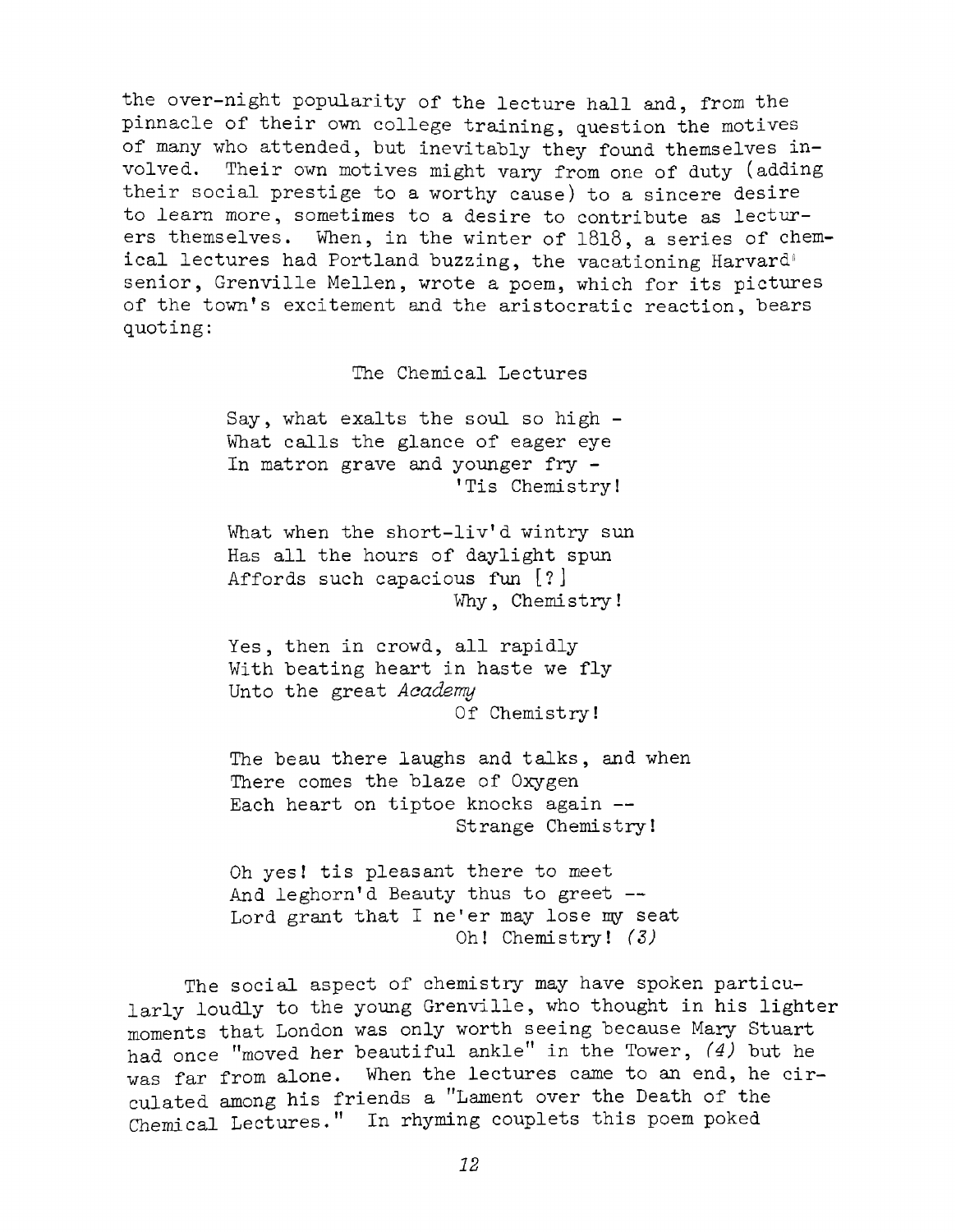gentle fun at the young ladies who attended the lectures because it was the social thing to do. Like their descendents of the <sup>1920</sup>'<sup>s</sup> who carried Freud into their daily speech, the girls of the <sup>1820</sup>'<sup>s</sup> could not resist employing scientific jargon in all kinds of unexpected contexts. Mellen'<sup>s</sup> poetic comment, while topical, is still amusing:

> Throughout the whole town so great the *attraction* Not one could resist -- no -- not e'en a fraction: -At first it was good — then better and better (The best hain'<sup>t</sup> come yet) — and so did it fetter The mind to the subject, no person could lisp, or Talk sentiment, reason — make love, or <sup>e</sup>'en whisper But his thoughts were conveyed in some Chemical phrase *SubZim\*d — triturated —* in a score of strange ways You'<sup>d</sup> fear to approach while the argument rag'<sup>d</sup> So great the caloric — much heat disengag'd. *(5)*

Mellen'<sup>s</sup> satiric comments were made, we should recall, in 1818, nearly ten years before the lyceum movement was to sweep the country. They would not have been written later, for they belong not to the period of large and inclusive lecture societies, but to the period of exclusive clubs. Portland had its share of such clubs devoted to conviviality and literature: the Ugly Club of 1816 and the Paah Deuwyke Club of 1817-1823. But <sup>a</sup> change was soon to occur. The founding of the Portland Mineralogical Society in 1821 heralded the new popular interest in science. By <sup>1828</sup> young men still formed clubs, but these were not the literary coteries of the previous decade. With science on the lecture platform and literature becoming a profession instead of an avocation, the clubs of this later period concerned themselves with debate, oratory, and politics.

The Portland Forensic Club, the first and longest-lived debating club of the new era, was started some time in 1828 *(6)* as <sup>a</sup> private self-improvement society for young men, but in its second year opened its meetings to the public. This same year, 1829, the club received stimulus in another direction from James Furbish, teacher of languages at the Portland Academy. In an open letter to John Neal, Furbish had called for the establishment of <sup>a</sup> young men'<sup>s</sup> paper to be above party bias and strife; for, he felt,

It is high time for the young men of Maine to wake up and speak out in <sup>a</sup> voice that shall be heard up every river, and over every hill and plain through our state. (?)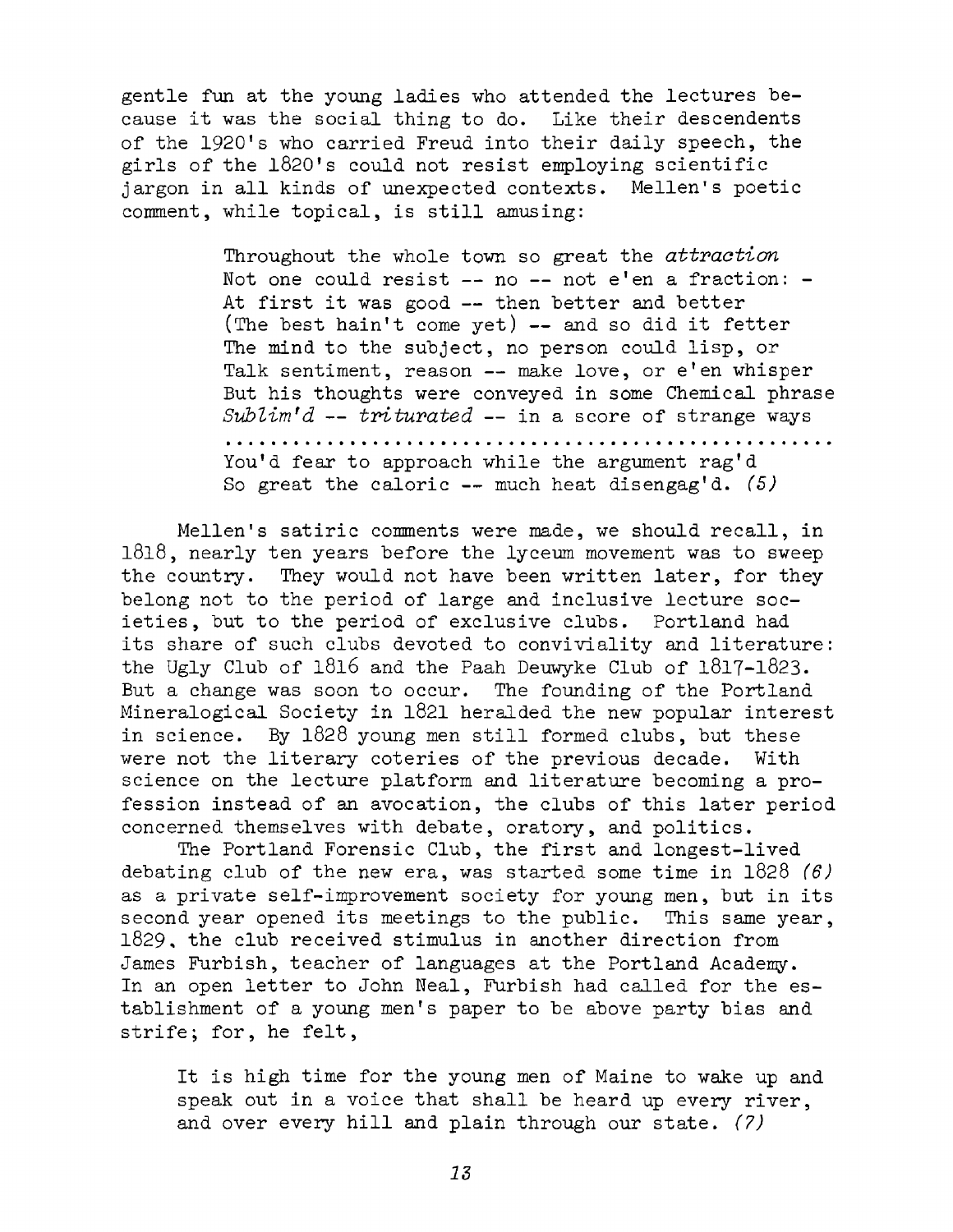In August Furbish had his paper in the *Experiment*. To this, members of the Forensic Club contributed articles that had been read and corrected at meetings. The editor, James Purington, secretary of the Portland Lyceum and later principal of the high school, chose as his motto ''Know Thyself," <sup>a</sup> phrase less descriptive of the paper than Furbish's suggested "Political Truth and Honesty."

The group of serious young men who met for weekly debates and who furnished copy to the *Experiment* were concerned with educating themselves for social and political activity. Typical of them was Charles Holden, for a time secretary of the Forensic Club. His schooling had ceased when at fourteen he had been apprenticed to Thomas Todd, printer; but Holden in 1830 be came an editor of Todd\*s *Eastern Argus* and saw his need for more training in politics, writing, and public speaking. The Forensic Club and its organ, the *Experiment^* were used as <sup>a</sup> means of acquiring the skills he needed in his work. The results of this practical self-education were almost immediate: in 1831 Holden gave the Fourth of July oration in Portland, and was soon running for public office. He was successively alderman, member of the school board, and member of the state legislature and senate. This was in the American pattern of success; the will to win devised methods of mass, adult education - education of <sup>a</sup> practical sort for practical people. *(8)*

The topics of weekly debate *(9)* in the Forensic Club confirm our thesis of the practical bent of the educational impulse. All but two of the topics discussed in the fall of <sup>1829</sup> had contemporary, political urgency. On the national level, debates revolved about the problem of territorial expansion. "Should," they asked, "the United States purchase Texas?" Or, on a broader scope, "Is the present extensive territory of the United States favorable to the tranquility and permanency of the government?" Recollecting the "hung" election of Adams in 1825, they tackled the still-unsettled problem of the Electoral Colleges, questioning the advisability of a constitutional amendment to place the election of the president directly in the hands of the people. Local issues of city versus town government, the licensing of shop-keepers, interest and usury laws, and bankruptcy laws were studied. Interestingly, the sole literary question was <sup>a</sup> conservative renewal of the "battle of the books": "Is the literature of the present day less distinguished for originality and invention, than that of the age of Elizabeth?"

The social element was <sup>a</sup> strong factor in the success of the Forensic Club this year. "The ladies" had been admitted to all meetings, and in December <sup>a</sup> joint meeting with the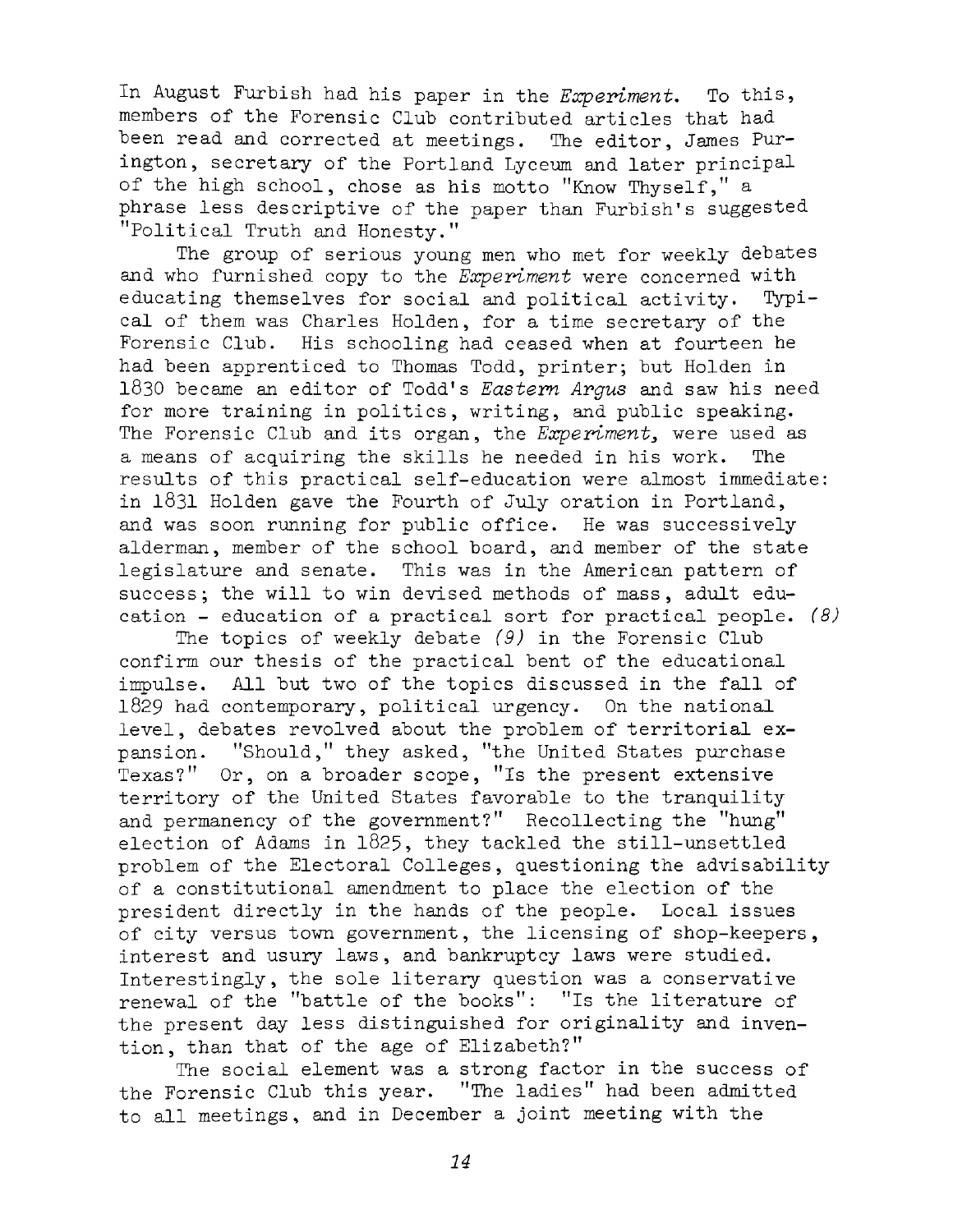Lyceum gave <sup>a</sup> chance for the oral "publication" of five orations and three poems. The conviviality of this gathering was predicted by the irregular and satirical journal, the *World in a Nutshell* (December 18, 1829), which expected that the members would "sit down...to <sup>a</sup> supper of whale soup, and drink and be merry until three o' clock in the morning."

Through the winter months of 1830 the debaters gradually widened their areas of interest. The topical ("Should the mails be delivered on Sunday?") gave way to philosophical speculations on the morality of the founders of the country in colonizing "without the consent of the Aborigines," the possible justification of duelling, the comparative merits of capital punishment and life imprisonment, the inconsistency of slavery and the principles of American government, and the expediency of the establishment of <sup>a</sup> "congress of nations, at which all national disputes should be adjusted." This latter, modern-sounding question no doubt arose from the Northeastern Boundary Dispute then being arbitrated by the Netherlands. All of these topics reflected a willingness to examine actual social conditions against the light of humanitarian ideals, and reveal <sup>a</sup> spirit of liberalism and reform among the younger Portlanders.

Subjects of <sup>a</sup> more personal nature also appear. It was inquired whether men are more indebted to nature or to their own exertions for success and reputation, and the American answer upheld the self-made man. When the relative happiness of the married and the celibate was analyzed, the "champions of independence 'stood few and faint.1" *(10)* The only literary topic, and this was really a moral one, was bluntly phrased. "Is it to be regretted that Lord Byron ever wrote?" No trace of the results of this debate remain, but it seems certain that not all condemned Byron; we recall that John Neal had two years previously referred to Byron as "the chief among poets." *(11)*

*<sup>A</sup>* connection with the Portland Lyceum (a library and reading room) had been established by occasional joint meetings, and in the spring of <sup>1830</sup> the two organizations added public lectures to their activities. To start the new system, the Rev. Nichols gave on May <sup>31</sup> <sup>a</sup> lecture on the history of such clubs and presented a plan for future growth in Portland of the lyceum idea. *(12)* For later meetings the club drew upon such Portland worthies as William Cutter, James Brooks, C. S. Daveis, and William Willis. The subjects ranged from political economy, through the early history of Maine, to poetry. By <sup>1831</sup> the Forensic Club had arrived at <sup>a</sup> formula which it was to pursue through the following decade. Each Friday a crowd of ladies and gentlemen listened to a dissertation or an essay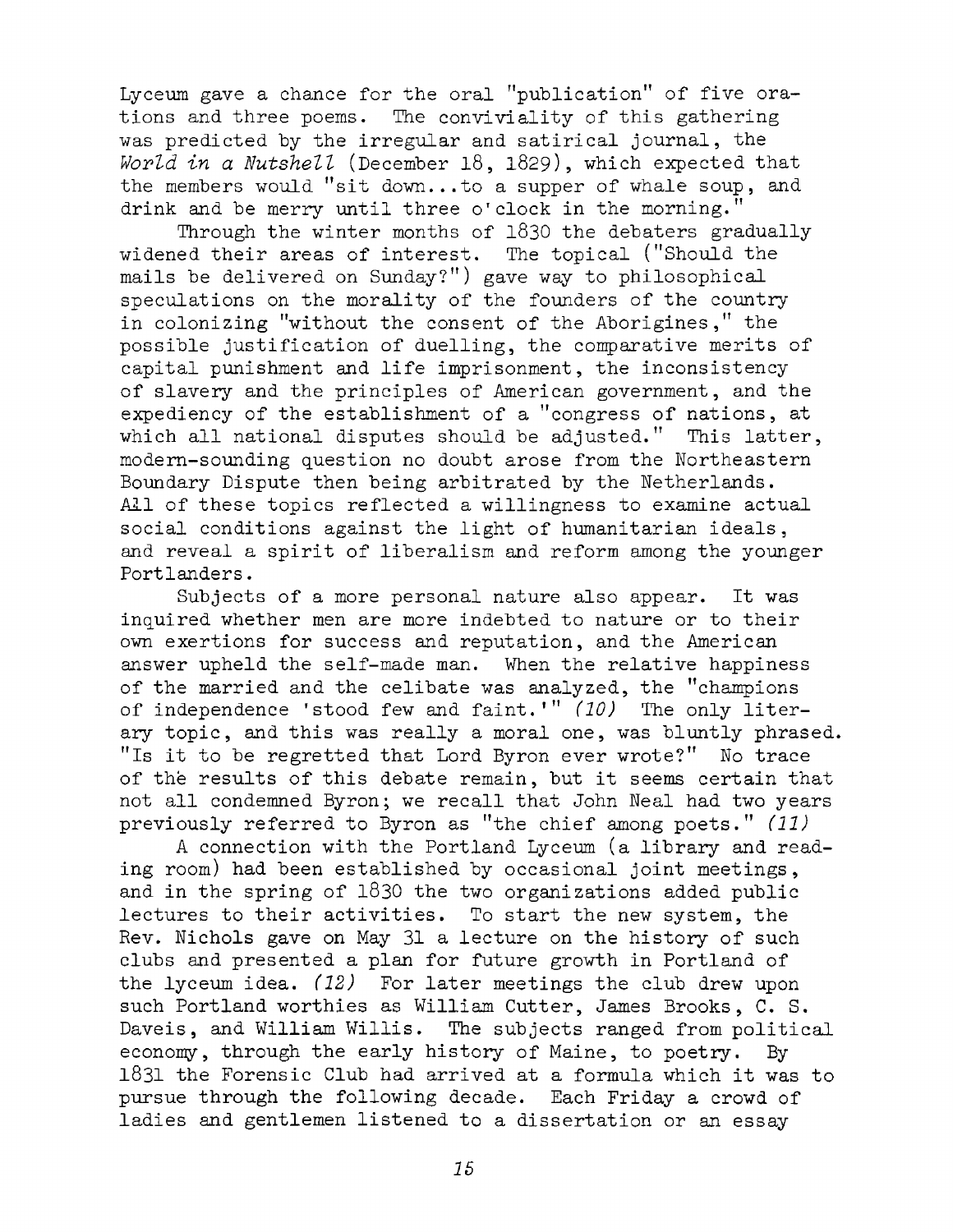which preceded the debate of the evening.

The way had been shown by the Forensic Club, and while it remained the largest and most distinguished adventure in selfeducation, the 1830's brought many other organizations into existence. The Second Parish Church by 1836 was sponsoring a coeducational "Pnyxian Club" and was soon rivalled by <sup>a</sup> young men's society at the High Street Church; both were debating societies. Of a more special nature was "The Court," organized in 1837 to give students of the law <sup>a</sup> chance to argue and preside over typical court cases. In the same year the ''Jeffersonian Legislature" was formed with the aim of "improving its members in public speaking and parliamentary usages." *(13)* Each member "represented" a particular Maine town, and bills were drawn up, debated, and voted upon in careful parody of contemporary legislative procedure. All of these clubs had as their goal the training of citizens for a democracy. Because the emphasis was on debate and public address, the topics discussed concerned politics in its moral, social and legal ramifications. The clubs often held open meetings, but by their nature benefited most the participating members, the young men of the town.

To reach a more general segment of the people, public lectures were developed into the lyceum programs of the 1830's. Unlike many New England towns, Portland seems not to have associated itself formally with Josiah Holbrook's lyceum movement. The cause of this aloofness can be partially found in Maine state-consciousness. While always ready to copy the cultural lead of Boston (for example, in the establishing of a Portland Lyceum and a Portland Sacred Music Society), Portlanders preferred to borrow the idea and not the form, and to develop in accordance with their own conservative and stubbornly independent desires. Thus they joined heartily in the lecture craze, but withheld themselves from becoming a northern outpost of Holbrook's circuit. <sup>A</sup> second reason for independence is more superficial but equally weighty. Along its own lines Portland had arrived at <sup>a</sup> system to satisfy its needs for information and education, the combination of debating societies and public lectures.

In the 1820's a good deal of interest centered about improvement in grammar and speech. In 1821 one G. A. DeWitt gave <sup>a</sup> popular course in the art of improving the memory, *(14)* <sup>a</sup> subject which impinged on questions of verbal facility. This was followed in 1823 and again in 1826 by lectures on English grammar by Charles Green, a teacher in the Portland schools, whose grammar book was used in Maine for many years. *(15)* In the latter year Green was assisted by <sup>a</sup> Mr. Roberts, who

*16*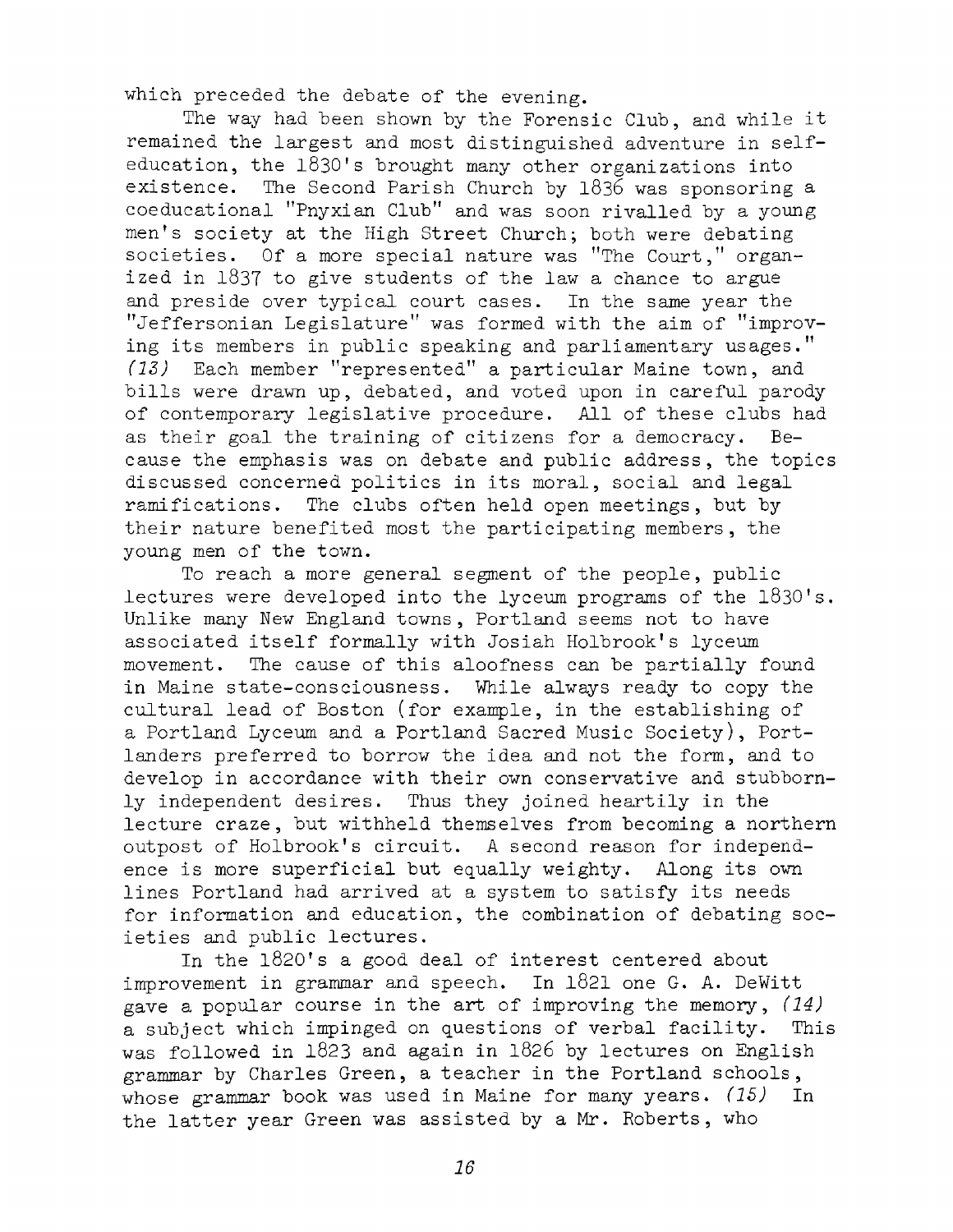conducted classes in how to overcome stammering. *(16)* During this same period, however, the interest in science was mounting. We have already noted the chemical lectures of 1818 that set the town agog. In <sup>1822</sup> Parker Cleaveland of Bowdoin College gave a winter course in chemistry and was succeeded in 182H by <sup>a</sup> Dr. Porter, whose eighteen lectures at fifty cents each filled Beethoven Hall. *(17)*

In 1828, <sup>a</sup> young graduate of Bowdoin Medical School came to Portland and was soon busy on the lecture platform. This was Isaac Ray, remembered for his pioneer work in the legal problems of insanity. It was in Portland that, as <sup>a</sup> struggling young doctor supplementing his fees by lecturing, Ray first presented himself as an authority in "medical jurisprudence." *(18)* His first lecture series, on "animal economy," was reworked into dialogue form for John Neal'<sup>s</sup> *Yankee* (1828), where it ran serially, and was later brought out in book form as *Conversations on the Animal Economy.,* Portland, 1829. "This very clever young man...learned, accurate, accomplished," as Neal referred to him *(Yankee*, November 19, 1828), gave further lectures on natural history and medical jurisprudence before moving to Eastport, Maine.

Not all the lecturers in Portland were of the calibre of Parker Cleaveland or Isaac Ray, for there were Zenas Campbell and his cyclical theory of History (1833), Miss Clarke on "history" (1828), and Mr. Ingraham *(19)* on sacred geography (1832). Soon, moreover, a new kind of lecturer began to appear, the lecturer of national reputation who had dedicated real talents to the cause of public education. There was Dr. Henry McMurtrie, author of scientific textbooks and translator of Cuvier'<sup>s</sup> *Animal Kingdom* (1832), who came to popularize zoology in 1833; and Emerson'<sup>s</sup> "poet of bran bread and pumpkins," Sylvester Graham, who in  $1834$  brought his gospel of health through diet and exercise to the people of Maine. *(20)*

For a season Portlanders became interested in the philosophy of education. The James Furbish who called for the establishment of an unbiased newspaper lectured in 1828 on education as <sup>a</sup> science in which the cooperation of the father and mother with the teacher is vital and essential. Neal reported that the lecturer was "so correct" that he had mispronounced only one word, saying "learn'd man" instead of "learned." *(21)* In 1831, under the direction of the Portland Academy, a series of lectures on education was presented. *(22)* The Rev. Jason Whitman, an author of guides for adolescent boys and girls, in the opening address re-emphasized Furbish'<sup>s</sup> plea for "reciprocal interest between parents and instructors upon the subject of education." John Neal spoke on "School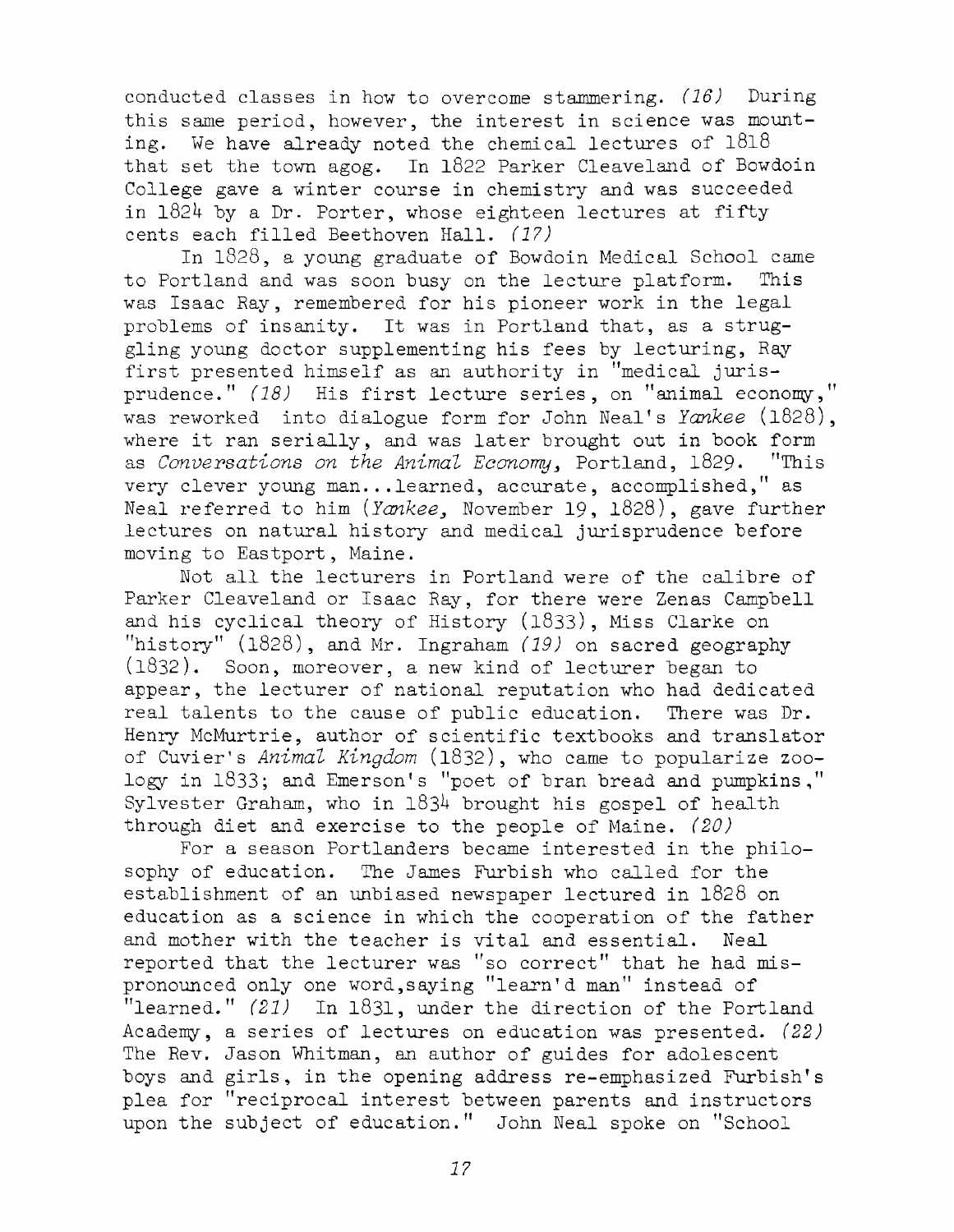Discipline," perhaps drawing on his hoyhood memories of his mother's schoolteaching days; and a Professor McKeen argued for ''Physical Education."

All other subjects paled, however, in the mid-thirties before the new science of phrenology. Starting in Vienna, home of mental medicine, phrenology was carried by Spurzheim through France and Great Britain, whence it spread to America. The extent of interest is shown by the founding in 1833 of the Boston Phrenological Society and by the publication in Boston of <sup>a</sup> journal, *Annals of Phrenology* (1833-1836?) by Messrs. Marsh, Capen and Lyon. Exponents of the science nested in Boston and made flights to the surrounding towns. <sup>A</sup> Silas Jones was the first to excite Portland by two visits in  $1834$ . Following his path came D. D. Smith and T. Barlow in  $1835$ . Smith was a showman who gained public attention by a free lecture, introducing <sup>a</sup> course costing "for gentleman and lady \$1.00 — each additional lady 50^" *(23)* His special bid for female patronage was wise, for it was among the ladies that phrenology found its strongest devotees. Barlow presented himself as scientist and literary light. To the newly organized *Portland Magazine* he promptly contributed an essay on education, notable for its confused seriousness, and a poem called "Lake George." (In the copy of this magazine at the Maine Historical Society, a contemporary hand has judged Barlow's poetic extravaganza in a single word — "Nonsense!") This well-rounded "professor" also lectured on anatomy and physiology before moving on.

In spite of <sup>a</sup> strong tinge of charlatanism about the Barlow'<sup>s</sup> and Smith'<sup>s</sup> of phrenology, Portland was captured by the cult. Before the death of Spurzheim in 1832, five hundred dollars had been collected to bring him to town. Even the sceptical John Neal had been convinced by the performance of Silas Jones; *(24)* and Ann Stephens, editor of the *Portland Magazine*, was so thoroughly converted to phrenology that she willingly gave space to verbatim reports of phrenological lectures and advance notices of coming worthies.

The practice of Mrs. Stephens was typical of the effort made by the literary journals and magazines to join in the educational movement. John Neal'<sup>s</sup> *Yankee* had contained many articles repeating and reinforcing the subjects of public lectures. We have already noted his serialization of Isaac Ray's work on "animal econony." In the *Portland Magazine*  $(1834-1836)$  this policy was extended by Mrs. Stephens, who solicited her friend James Furbish for articles on education and on his hobby, the public press. From Neal she got art criticism, and from various anonymous contributors essays on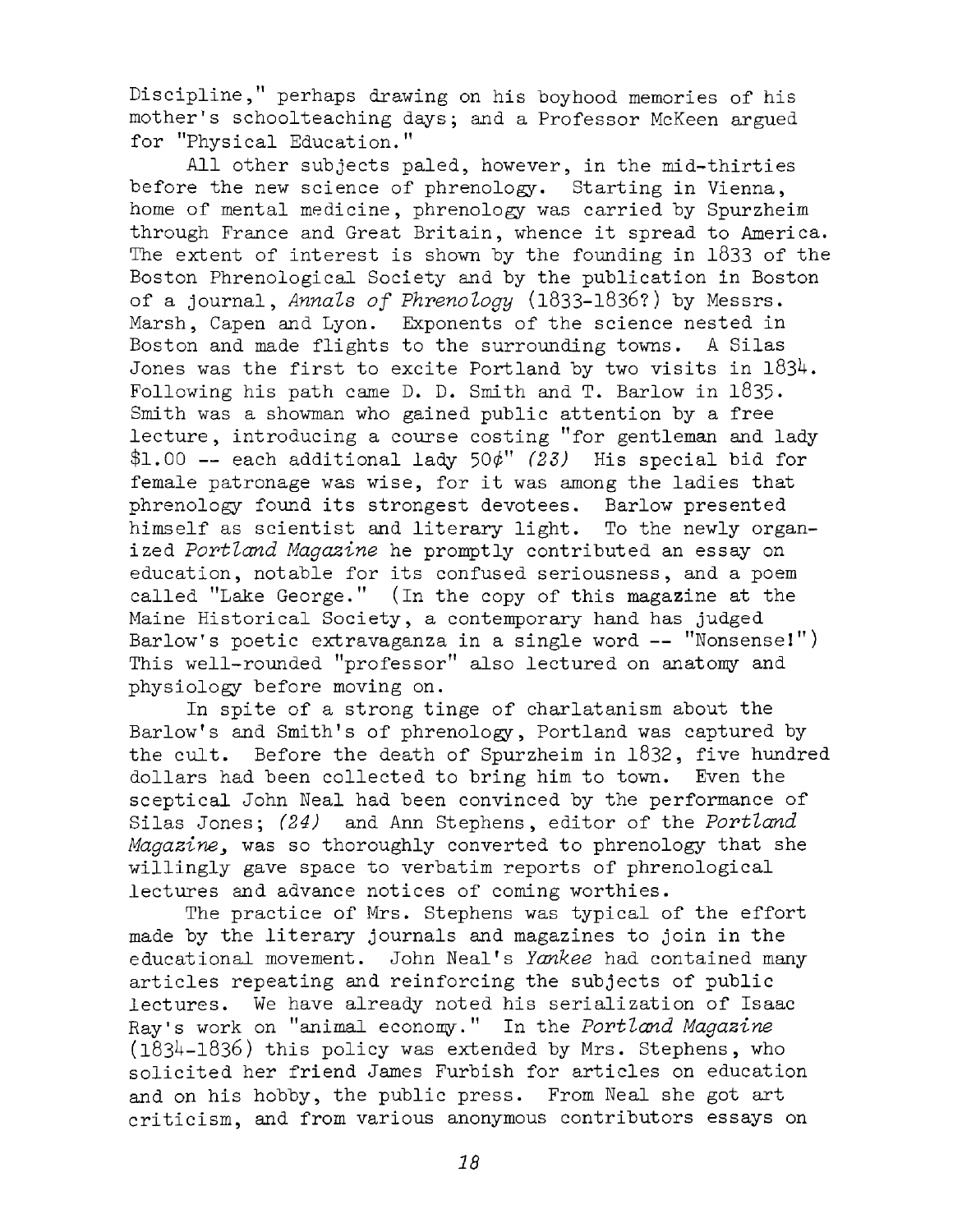botany, philology, and the geology of Portland. Thus the Portlander who wished to further his education had in the thirties the journals to supplement the debating clubs and ''lyceum" lectures.

All of these sources of information drew heavily upon the school teachers (Furbish and Green), the literary lawyers (Neal and William Willis), the journalists (Charles Holden and James Brooks), and the emancipated ladies (Ann Stephens and Elizabeth Oakes Smith). By the end of the decade, the little group which had centered around Neal and Willis had succumbed to the combined effects of the depression of 1836-37 and the lure of New York. The dispersion was swift. James Brooks entered New York publishing; Mrs. Smith and Mrs. Stephens were in New York by 1837, already started on their long literary careers. Henceforth Portland was to draw its lecturers from outside the state and to slip into the general pattern of the national lyceum system. The experiment in local culture had come to an end.

But the effects of Portland's experiment are discernible in the decade of the  $1840$ 's. Both Ann Stephens and Elizabeth Oakes Smith, espousing the reforms and "causes" of the day, became active in the lecture halls of the seaboard states. John Neal, while residing in Portland, made forays to New York to lecture on the rights of women, *(25)* and Neal Dow was soon to stump the country preaching the evils of drink. Portland was no longer able to develop its culture in isolation, as its sons and daughters scattered to larger and more remunerative areas of activity. Local pride softened into national consciousness and Portland'<sup>s</sup> scheme of adult education merged into the larger plan of the lyceum circuit.

*---------NOTES---------*

(1) Quoted in Robert E. Spiller *et al.,* ed., *Literary History of the United States,* N.Y., Macmillan company, 19^+8, I, 231. (2) For New York activities, see Frank L. Tolman, *Libraries* and Lyceums, N.Y., Columbia University press, 1937, pp. 75 ff. (3) Manuscript book prepared for his wife, pp. 15f, and located at the Maine Historical Society Library (Two stanzas omitted at the end).

(4) Letter to John Neal, March 20, I82U.

(5) Manuscript book prepared for his wife, p. 18.

(6) The earliest reference to the club is a notice in the *American Patriot,* January 9, 1828; yet the "first anniversary" was not celebrated until April 16, 1829 *{Family Reader,* April,